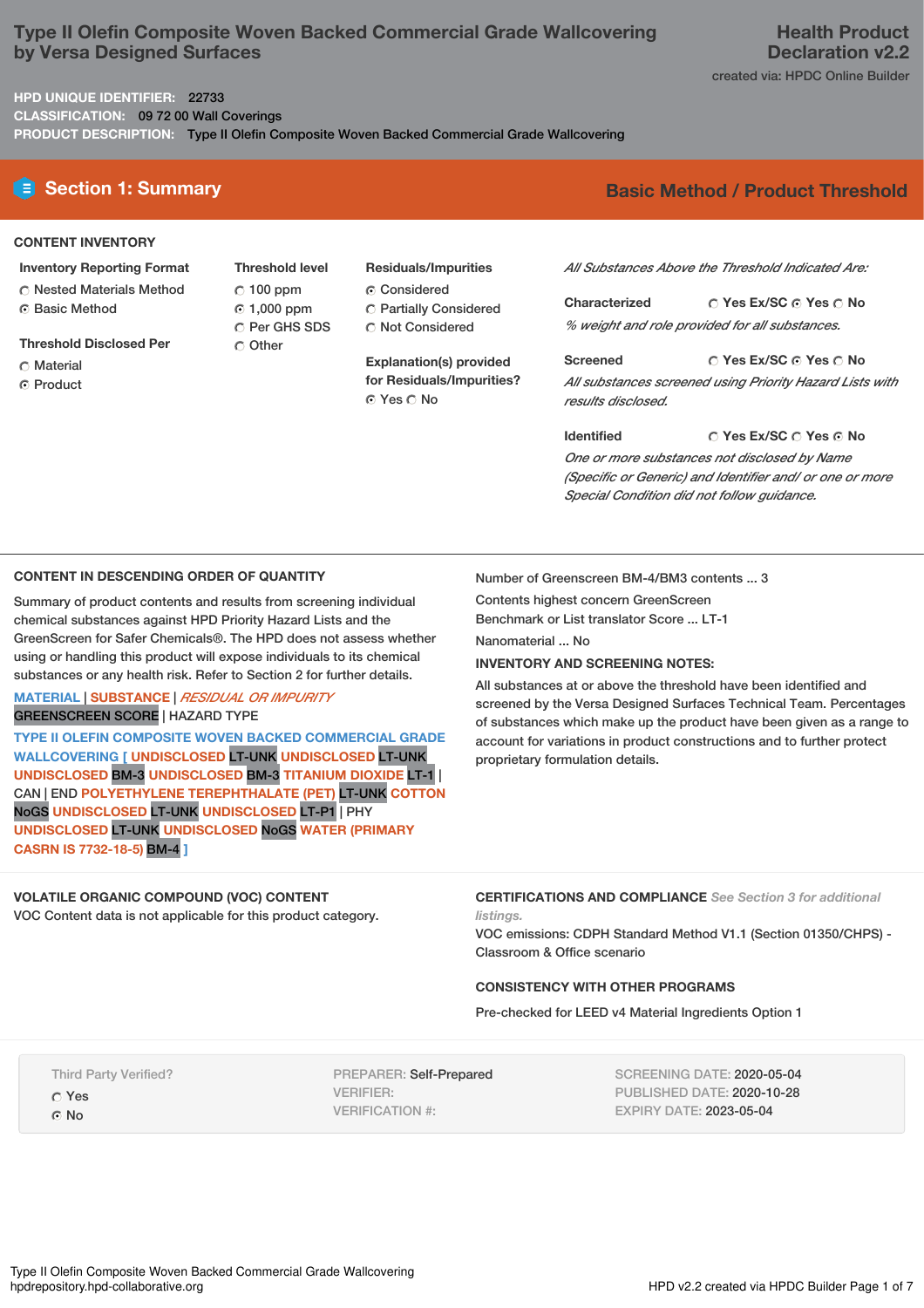*This section lists contents in a product based on specific threshold(s) and reports detailed health information including hazards. This HPD uses the inventory method indicated above, which is one of three possible methods:*

- *Basic Inventory method with Product-level threshold.*
- *Nested Material Inventory method with Product-level threshold*
- *Nested Material Inventory method with individual Material-level thresholds*

*Definitions and requirements for the three inventory methods and requirements for each data field can be found in the HPD Open Standard version 2.2, available on the HPDC website at: [www.hpd-collaborative.org/hpd-2-2-standard](https://www.hpd-collaborative.org/hpd-2-2-standard)*

|                                                                                                                                                                                                                                            | TYPE II OLEFIN COMPOSITE WOVEN BACKED COMMERCIAL GRADE WALLCOVERING                                                                     |  |                 |                                                       |  |
|--------------------------------------------------------------------------------------------------------------------------------------------------------------------------------------------------------------------------------------------|-----------------------------------------------------------------------------------------------------------------------------------------|--|-----------------|-------------------------------------------------------|--|
| PRODUCT THRESHOLD: 1000 ppm                                                                                                                                                                                                                |                                                                                                                                         |  |                 | RESIDUALS AND IMPURITIES CONSIDERED: Yes              |  |
| Team.                                                                                                                                                                                                                                      | RESIDUALS AND IMPURITIES NOTES: Residuals and Impurities have been considered for this product by the Versa Designed Surfaces Technical |  |                 |                                                       |  |
| OTHER PRODUCT NOTES: NA                                                                                                                                                                                                                    |                                                                                                                                         |  |                 |                                                       |  |
| <b>UNDISCLOSED</b>                                                                                                                                                                                                                         |                                                                                                                                         |  |                 |                                                       |  |
|                                                                                                                                                                                                                                            | HAZARD SCREENING METHOD: Pharos Chemical and Materials Library                                                                          |  |                 | HAZARD SCREENING DATE: 2020-05-04                     |  |
| %: $35.0000 - 45.0000$                                                                                                                                                                                                                     | <b>GS: LT-UNK</b>                                                                                                                       |  |                 | RC: PreC NANO: No SUBSTANCE ROLE: Structure component |  |
| <b>HAZARD TYPE</b>                                                                                                                                                                                                                         | <b>AGENCY AND LIST TITLES</b>                                                                                                           |  | <b>WARNINGS</b> |                                                       |  |
| None found                                                                                                                                                                                                                                 |                                                                                                                                         |  |                 | No warnings found on HPD Priority Hazard Lists        |  |
| SUBSTANCE NOTES: This substance has been identified and screened by the Versa Designed Surfaces Technical Team. The name and CAS#<br>are not made public due to the proprietary nature of the substance and associated supplier agreement. |                                                                                                                                         |  |                 |                                                       |  |
| <b>UNDISCLOSED</b>                                                                                                                                                                                                                         |                                                                                                                                         |  |                 |                                                       |  |
|                                                                                                                                                                                                                                            | HAZARD SCREENING METHOD: Pharos Chemical and Materials Library HAZARD SCREENING DATE: 2020-05-04                                        |  |                 |                                                       |  |
| %: $35,0000 - 45,0000$                                                                                                                                                                                                                     | <b>GS: LT-UNK</b>                                                                                                                       |  |                 | RC: None NANO: No SUBSTANCE ROLE: Structure component |  |
| <b>HAZARD TYPE</b>                                                                                                                                                                                                                         | <b>AGENCY AND LIST TITLES</b>                                                                                                           |  | <b>WARNINGS</b> |                                                       |  |
| None found                                                                                                                                                                                                                                 |                                                                                                                                         |  |                 | No warnings found on HPD Priority Hazard Lists        |  |
| SUBSTANCE NOTES: This substance has been identified and screened by the Versa Designed Surfaces Technical Team. The name and CAS#<br>are not made public due to the proprietary nature of the substance and associated supplier agreement. |                                                                                                                                         |  |                 |                                                       |  |
| <b>UNDISCLOSED</b>                                                                                                                                                                                                                         | HAZARD SCREENING METHOD: Pharos Chemical and Materials Library                                                                          |  |                 | HAZARD SCREENING DATE: 2020-05-04                     |  |
| %: 12.0000 - 18.0000                                                                                                                                                                                                                       | <b>GS: BM-3</b>                                                                                                                         |  |                 | RC: None NANO: No SUBSTANCE ROLE: Structure component |  |
| <b>HAZARD TYPE</b>                                                                                                                                                                                                                         | <b>AGENCY AND LIST TITLES</b>                                                                                                           |  | <b>WARNINGS</b> |                                                       |  |
| None found                                                                                                                                                                                                                                 |                                                                                                                                         |  |                 | No warnings found on HPD Priority Hazard Lists        |  |
| SUBSTANCE NOTES: This substance has been identified and screened by the Versa Designed Surfaces Technical Team. The name and CAS#<br>are not made public due to the proprietary nature of the substance and associated supplier agreement. |                                                                                                                                         |  |                 |                                                       |  |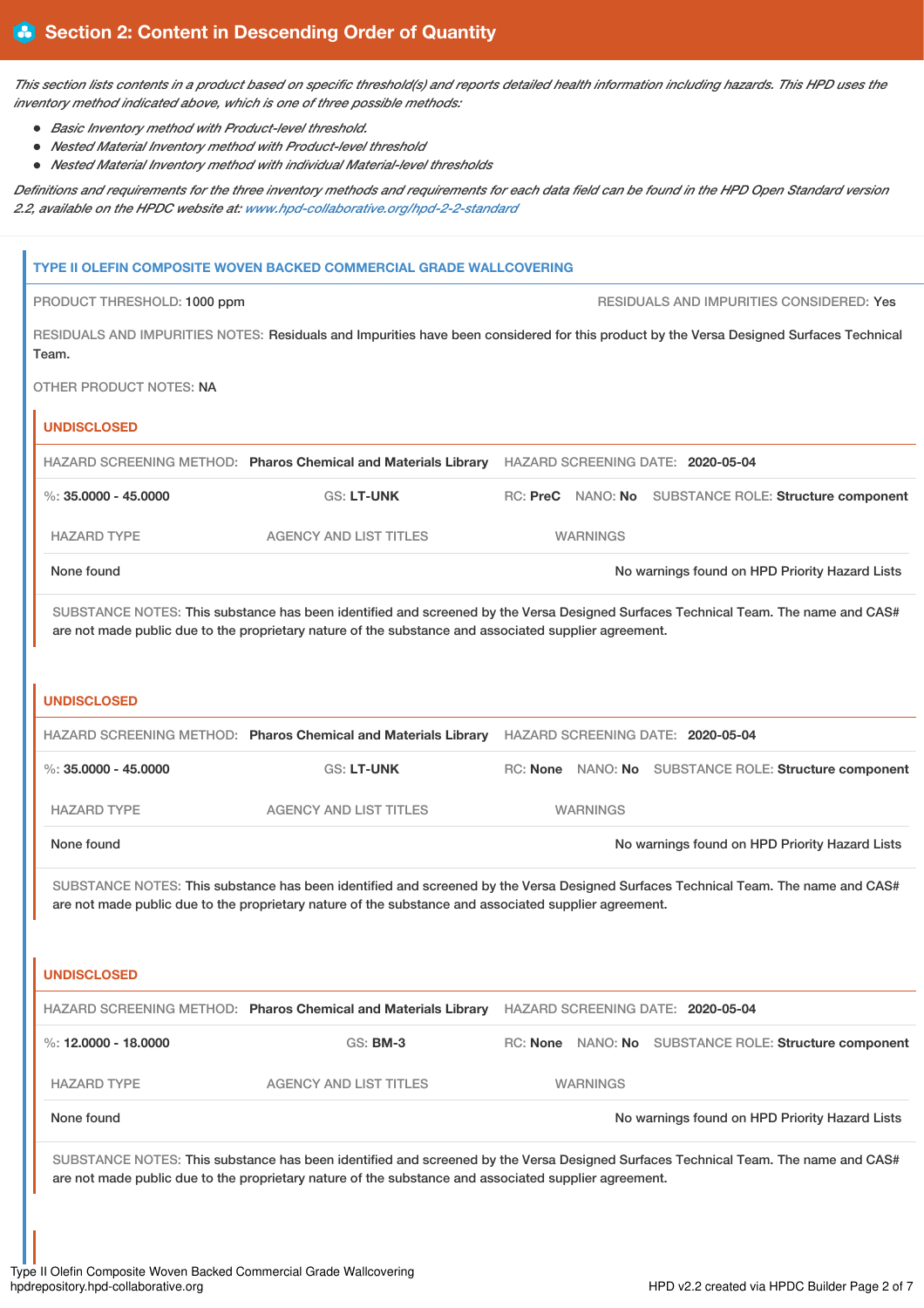#### **UNDISCLOSED**

|                        | HAZARD SCREENING METHOD: Pharos Chemical and Materials Library | HAZARD SCREENING DATE: 2020-05-04 |                                                       |
|------------------------|----------------------------------------------------------------|-----------------------------------|-------------------------------------------------------|
| $\%$ : 3.0000 - 8.0000 | <b>GS: BM-3</b>                                                |                                   | RC: None NANO: No SUBSTANCE ROLE: Structure component |
| <b>HAZARD TYPE</b>     | <b>AGENCY AND LIST TITLES</b>                                  | <b>WARNINGS</b>                   |                                                       |
| None found             |                                                                |                                   | No warnings found on HPD Priority Hazard Lists        |

## SUBSTANCE NOTES: This substance has been identified and screened by the Versa Designed Surfaces Technical Team. The name and CAS# are not made public due to the proprietary nature of the substance and associated supplier agreement.

## **TITANIUM DIOXIDE** ID: **13463-67-7**

|                      | HAZARD SCREENING METHOD: Pharos Chemical and Materials Library | HAZARD SCREENING DATE: 2020-05-04                                                                       |                 |                           |                                                        |
|----------------------|----------------------------------------------------------------|---------------------------------------------------------------------------------------------------------|-----------------|---------------------------|--------------------------------------------------------|
| %: $2.0000 - 5.0000$ | $GS: LT-1$                                                     | <b>RC:</b> None                                                                                         |                 | NANO: <b>No</b>           | <b>SUBSTANCE ROLE: Pigment</b>                         |
| <b>HAZARD TYPE</b>   | <b>AGENCY AND LIST TITLES</b>                                  |                                                                                                         | <b>WARNINGS</b> |                           |                                                        |
| <b>CANCER</b>        | US CDC - Occupational Carcinogens                              | Occupational Carcinogen                                                                                 |                 |                           |                                                        |
| <b>CANCER</b>        | CA EPA - Prop 65                                               | Carcinogen - specific to chemical form or exposure route                                                |                 |                           |                                                        |
| <b>CANCER</b>        | <b>IARC</b>                                                    | Group 2B - Possibly carcinogenic to humans - inhaled<br>from occupational sources                       |                 |                           |                                                        |
| <b>ENDOCRINE</b>     | <b>TEDX</b> - Potential Endocrine Disruptors                   | <b>Potential Endocrine Disruptor</b>                                                                    |                 |                           |                                                        |
| CANCER               | <b>MAK</b>                                                     | Carcinogen Group 3A - Evidence of carcinogenic effects<br>but not sufficient to establish MAK/BAT value |                 |                           |                                                        |
| CANCER               | <b>MAK</b>                                                     |                                                                                                         |                 | risk under MAK/BAT levels | Carcinogen Group 4 - Non-genotoxic carcinogen with low |

SUBSTANCE NOTES: Substrate component. Warnings associated with this substance are specific to it being unbound airborne particles of respirable size. It is present in the product only in non-respirable form bound within the polymer matrix.

| <b>POLYETHYLENE TEREPHTHALATE (PET)</b><br>ID: 25038-59-9 |                                                                   |  |                 |                                                       |  |
|-----------------------------------------------------------|-------------------------------------------------------------------|--|-----------------|-------------------------------------------------------|--|
|                                                           | HAZARD SCREENING METHOD: Pharos Chemical and Materials Library    |  |                 | HAZARD SCREENING DATE: 2020-05-04                     |  |
| %: $1.0000 - 12.0000$                                     | <b>GS: LT-UNK</b>                                                 |  |                 | RC: None NANO: No SUBSTANCE ROLE: Structure component |  |
| <b>HAZARD TYPE</b>                                        | <b>AGENCY AND LIST TITLES</b>                                     |  | <b>WARNINGS</b> |                                                       |  |
| None found                                                |                                                                   |  |                 | No warnings found on HPD Priority Hazard Lists        |  |
|                                                           | SUBSTANCE NOTES: This is a component of the woven fabric backing. |  |                 |                                                       |  |
|                                                           |                                                                   |  |                 |                                                       |  |
| <b>COTTON</b>                                             |                                                                   |  |                 | ID: Not registered                                    |  |
|                                                           | HAZARD SCREENING METHOD: Pharos Chemical and Materials Library    |  |                 | HAZARD SCREENING DATE: 2020-05-04                     |  |
| %: $1.0000 - 8.0000$                                      | <b>GS: NoGS</b>                                                   |  |                 | RC: None NANO: No SUBSTANCE ROLE: Structure component |  |
| <b>HAZARD TYPE</b>                                        | <b>AGENCY AND LIST TITLES</b>                                     |  | <b>WARNINGS</b> |                                                       |  |
| None found                                                |                                                                   |  |                 | No warnings found on HPD Priority Hazard Lists        |  |
|                                                           |                                                                   |  |                 |                                                       |  |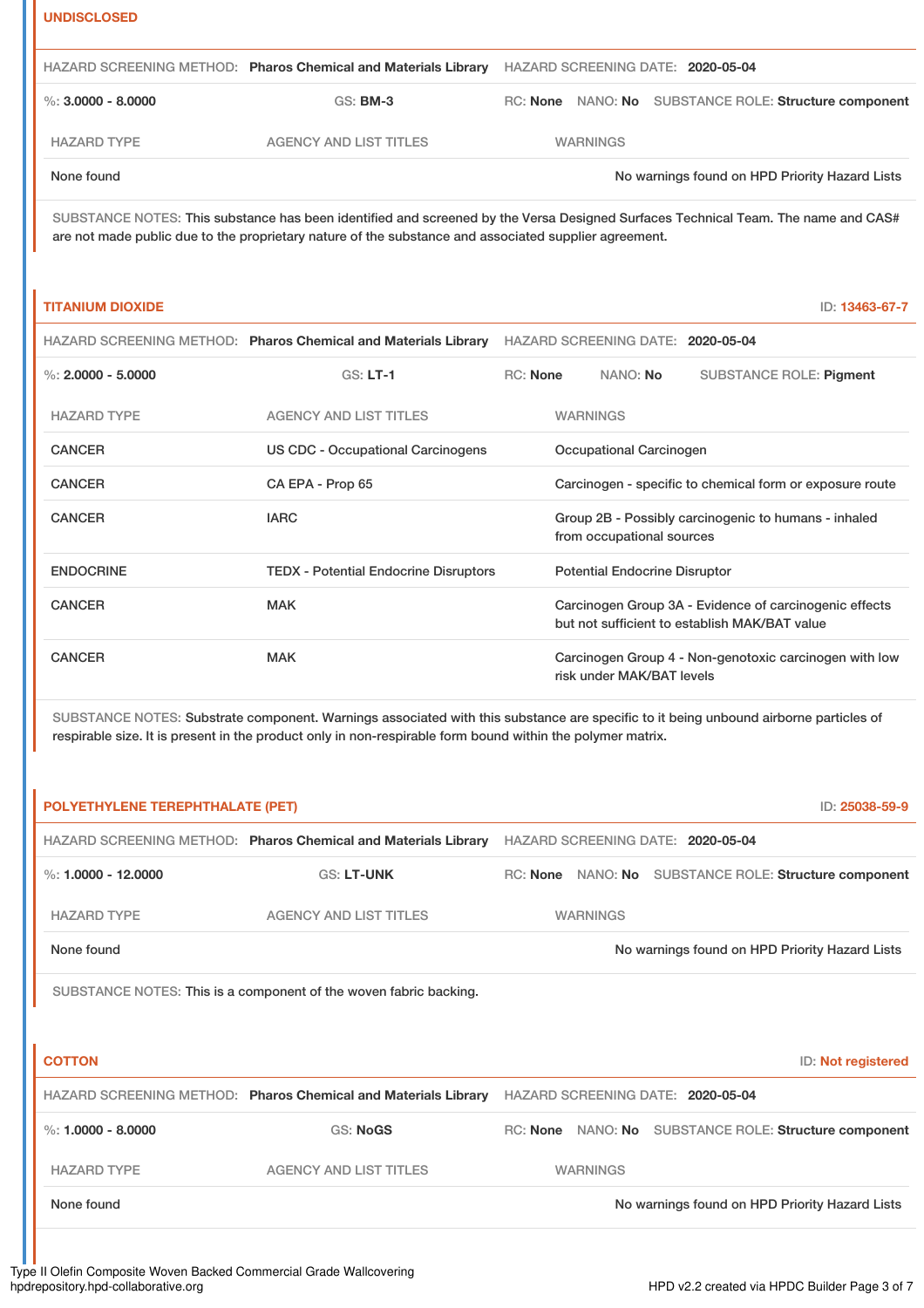SUBSTANCE NOTES: This is a component of the woven fabric backing.

## **UNDISCLOSED**

|                        |                               | HAZARD SCREENING METHOD: Pharos Chemical and Materials Library HAZARD SCREENING DATE: 2020-05-04 |                                                       |  |  |
|------------------------|-------------------------------|--------------------------------------------------------------------------------------------------|-------------------------------------------------------|--|--|
| $\%$ : 1.0000 - 2.0000 | <b>GS: LT-UNK</b>             |                                                                                                  | RC: None NANO: No SUBSTANCE ROLE: Structure component |  |  |
| <b>HAZARD TYPE</b>     | <b>AGENCY AND LIST TITLES</b> | <b>WARNINGS</b>                                                                                  |                                                       |  |  |
| None found             |                               |                                                                                                  | No warnings found on HPD Priority Hazard Lists        |  |  |

SUBSTANCE NOTES: This substance has been identified and screened by the Versa Designed Surfaces Technical Team. The name and CAS# are not made public due to the proprietary nature of the substance and associated supplier agreement.

#### **UNDISCLOSED**

|                            | HAZARD SCREENING METHOD: Pharos Chemical and Materials Library | HAZARD SCREENING DATE: 2020-05-04                        |  |  |  |
|----------------------------|----------------------------------------------------------------|----------------------------------------------------------|--|--|--|
| %: 0.2000 - 0.4000         | $GS: LT- P1$                                                   | NANO: No SUBSTANCE ROLE: Structure component<br>RC: None |  |  |  |
| <b>HAZARD TYPE</b>         | <b>AGENCY AND LIST TITLES</b>                                  | <b>WARNINGS</b>                                          |  |  |  |
| PHYSICAL HAZARD (REACTIVE) | EU - GHS (H-Statements)                                        | H261 - In contact with water releases flammable gases    |  |  |  |

SUBSTANCE NOTES: This substance has been identified and screened by the Versa Designed Surfaces Technical Team. The name and CAS# are not made public due to the proprietary nature of the substance and associated supplier agreement.

#### **UNDISCLOSED**

|                        |                               | HAZARD SCREENING METHOD: Pharos Chemical and Materials Library HAZARD SCREENING DATE: 2020-05-04 |                 |                                                       |  |
|------------------------|-------------------------------|--------------------------------------------------------------------------------------------------|-----------------|-------------------------------------------------------|--|
| $\%$ : 0.1000 - 0.2000 | <b>GS: LT-UNK</b>             |                                                                                                  |                 | RC: None NANO: No SUBSTANCE ROLE: Structure component |  |
| <b>HAZARD TYPE</b>     | <b>AGENCY AND LIST TITLES</b> |                                                                                                  | <b>WARNINGS</b> |                                                       |  |
| None found             |                               |                                                                                                  |                 | No warnings found on HPD Priority Hazard Lists        |  |

SUBSTANCE NOTES: This substance has been identified and screened by the Versa Designed Surfaces Technical Team. The name and CAS# are not made public due to the proprietary nature of the substance and associated supplier agreement.

#### **UNDISCLOSED**

|                      | HAZARD SCREENING METHOD: Pharos Chemical and Materials Library | HAZARD SCREENING DATE: 2020-05-04 |                 |                                                |
|----------------------|----------------------------------------------------------------|-----------------------------------|-----------------|------------------------------------------------|
| %: $0.0000 - 0.0600$ | GS: NoGS                                                       | RC: None                          | NANO: <b>No</b> | SUBSTANCE ROLE: Ink                            |
| <b>HAZARD TYPE</b>   | <b>AGENCY AND LIST TITLES</b>                                  | <b>WARNINGS</b>                   |                 |                                                |
| None found           |                                                                |                                   |                 | No warnings found on HPD Priority Hazard Lists |

SUBSTANCE NOTES: This substance has been identified and screened by the Versa Designed Surfaces Technical Team. The name and CAS# are not made public due to the proprietary nature of the substance and associated supplier agreement.

| WATER (PRIMARY CASRN IS 7732-18-5)                                                               |  | ID: 652133-48-7 |
|--------------------------------------------------------------------------------------------------|--|-----------------|
| HAZARD SCREENING METHOD: Pharos Chemical and Materials Library HAZARD SCREENING DATE: 2020-05-04 |  |                 |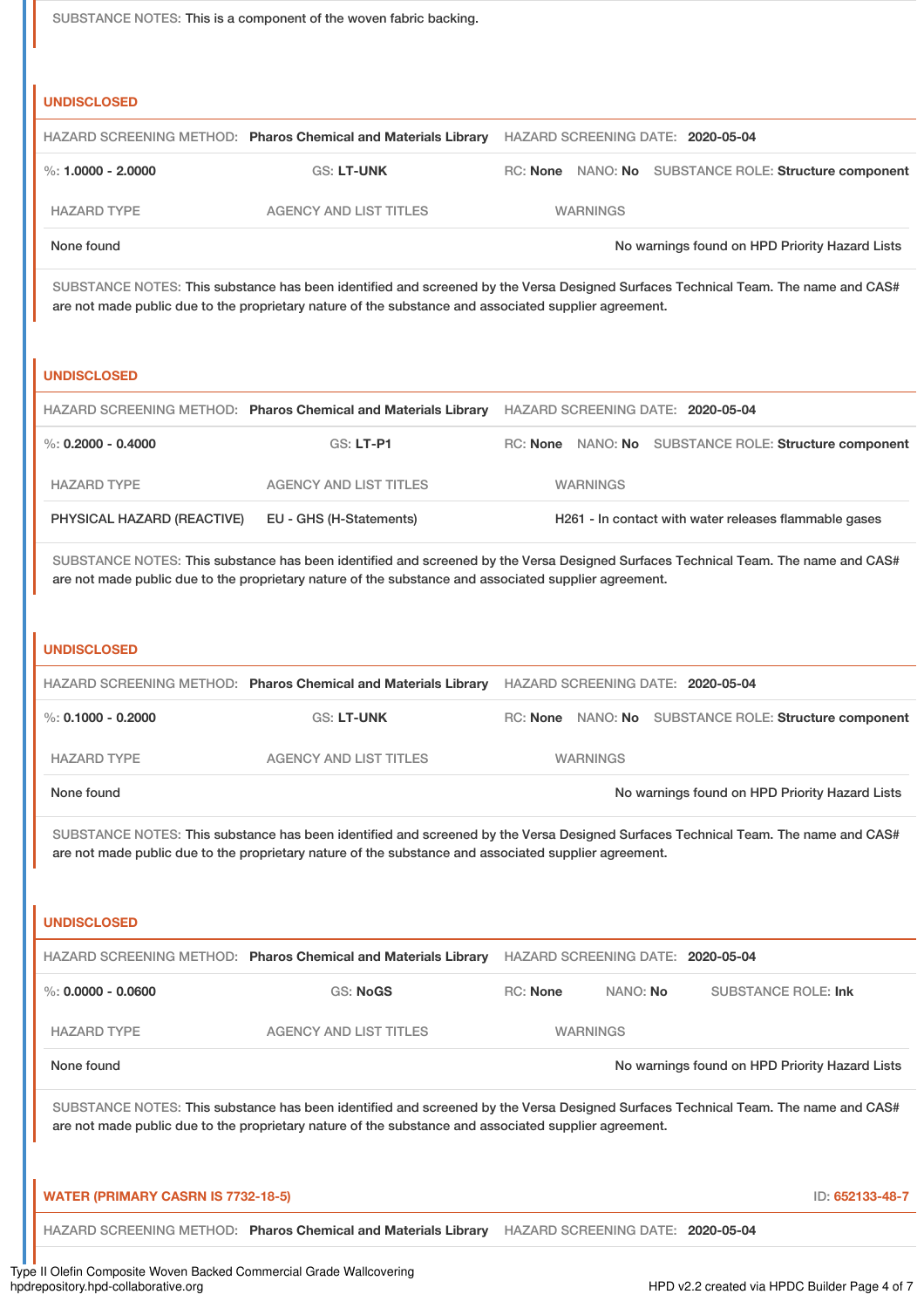| $\%$ : 0.0000 - 0.1000 | $GS:$ BM-4                    | <b>RC:</b> None | NANO: No        | SUBSTANCE ROLE: Ink                            |
|------------------------|-------------------------------|-----------------|-----------------|------------------------------------------------|
| <b>HAZARD TYPE</b>     | <b>AGENCY AND LIST TITLES</b> |                 | <b>WARNINGS</b> |                                                |
| None found             |                               |                 |                 | No warnings found on HPD Priority Hazard Lists |
|                        |                               |                 |                 |                                                |

SUBSTANCE NOTES: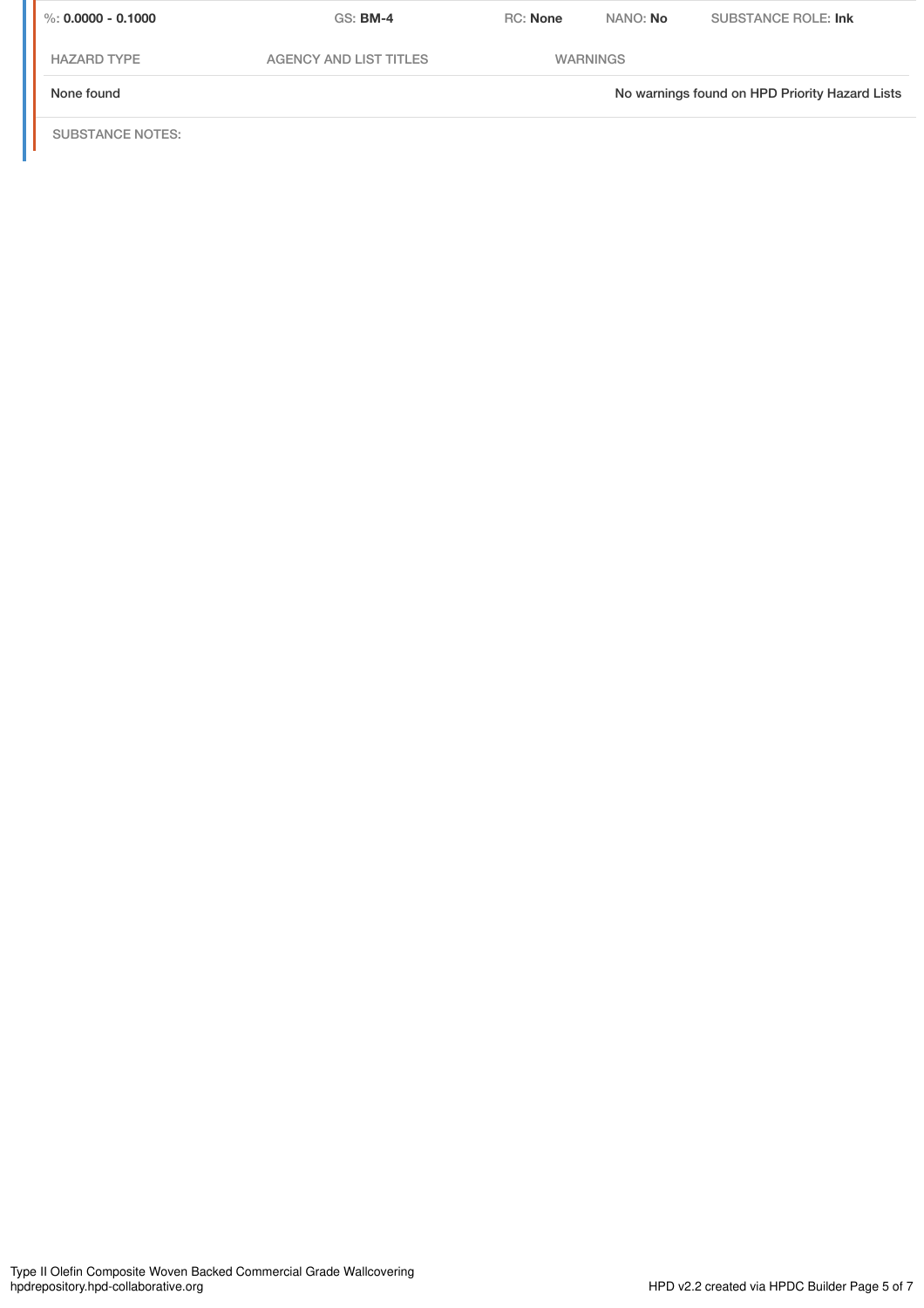*This section lists applicable certification and standards compliance information for VOC emissions and VOC content. Other types of health or environmental performance testing or certifications completed for the product may be provided.*

| <b>VOC EMISSIONS</b>            | CDPH Standard Method V1.1 (Section 01350/CHPS) - Classroom & Office scenario |  |                            |  |  |
|---------------------------------|------------------------------------------------------------------------------|--|----------------------------|--|--|
| CERTIFYING PARTY: Self-declared | ISSUE DATE: 2019-10- EXPIRY DATE:                                            |  | CERTIFIER OR LAB: Berkelev |  |  |

CERTIFYING PARTY: Self-declared APPLICABLE FACILITIES: Versa Designed Surfaces 2073 McDonald Ave. New Albany, IN 47150 CERTIFICATE URL:

17

CERTIFIER OR LAB: Berkeley Analytical

CERTIFICATION AND COMPLIANCE NOTES:

# **Section 4: Accessories**

*This section lists related products or materials that the manufacturer requires or recommends for installation (such as adhesives or fasteners), maintenance, cleaning, or operations. For information relating to the contents of these related products, refer to their applicable Health Product Declarations, if available.*

## **COMMERCIAL GRADE STRIPPABLE VINYL WALLCOVERING ADHESIVE**

HPD URL: **No HPD Available**

CONDITION WHEN RECOMMENDED OR REQUIRED AND/OR OTHER NOTES: As recommended by installer.

# **B** Section 5: General Notes

Meets criteria for low emission classification per CA01350 IAQ.